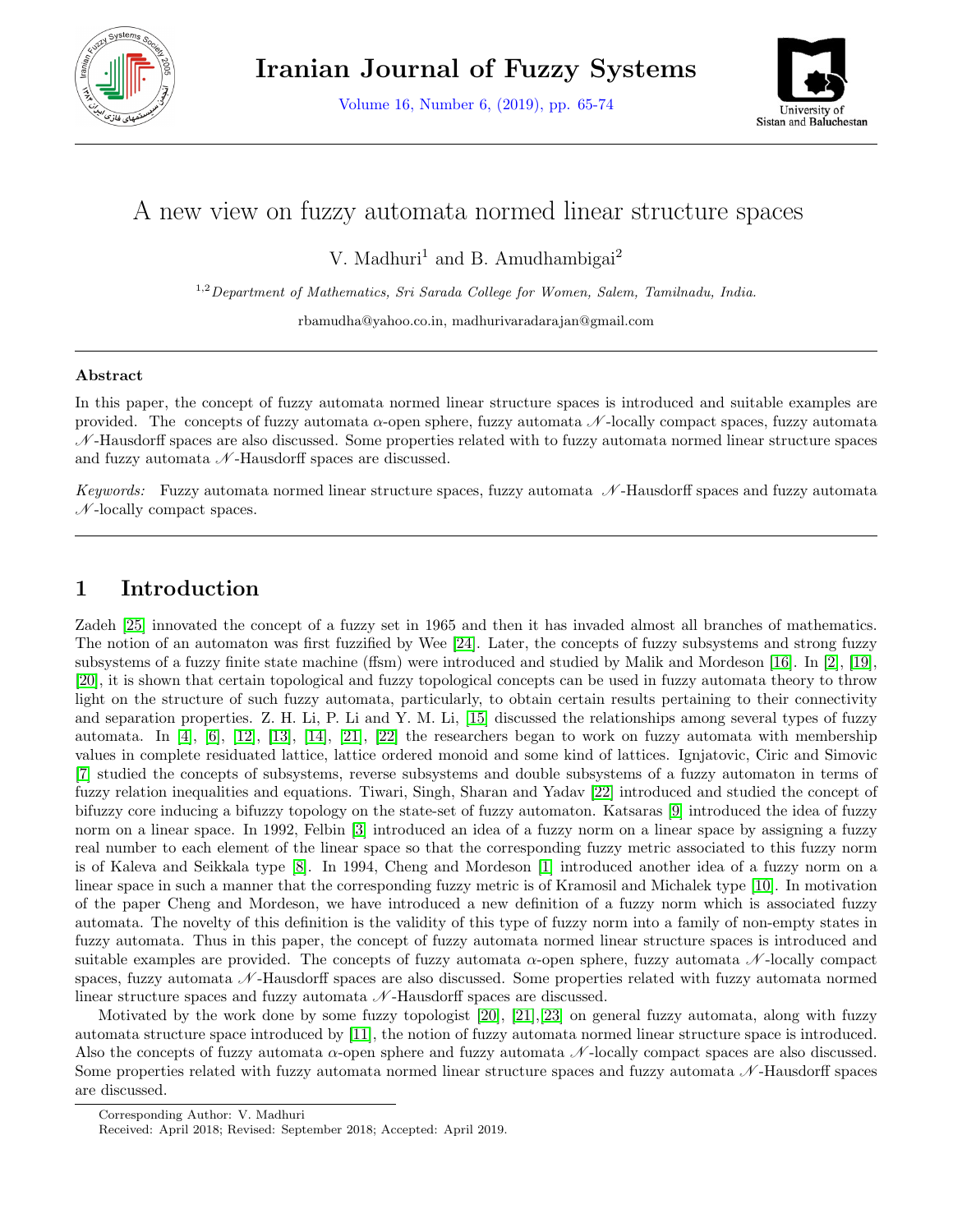# 2 Preliminaries

In this section, some basic concepts of fuzzy automata have been recalled. Also some related results and propositions are studied from various research articles. Some definitions and preliminary results are presented in this section in our form.

**Definition 2.1.** [\[19\]](#page-9-4) A fuzzy automaton is a triple  $M = (Q, X, \delta)$ , where Q is a set (of states of M), X is a monoid (the input monoid of M), whose identity shall be denoted as e and  $\delta$  is a fuzzy subset of  $Q \times X \times Q$ , i.e., a map  $\delta: Q \times X \times Q \to [0, 1]$ , such that  $\forall q, p \in Q, \forall x, y \in X$ ,

- (i)  $\delta(q, e, p) = 1$  or 0, according as  $q = p$  or  $q \neq p$ ,
- (ii)  $\delta(q, xy, p) = \bigvee \{ \delta(q, x, r) \wedge \delta(r, x, p) : r \in Q \}.$

**Definition 2.2.** [\[17\]](#page-9-22)  $\lambda \in I^Q$  is called a fuzzy subsystem of  $(Q, X, \delta)$  if, for any  $p, q \in Q, x \in X, \lambda(q) \geq \lambda(p) \wedge \delta(p, x, q)$ .

**Definition 2.3.** [\[19\]](#page-9-4) A Kuratowski fuzzy closure operator on X is a function  $c: I^X \to I^X$  satisfying  $\forall \alpha \in I, \lambda, \mu \in I^X$ ,

- (i)  $c(\alpha) = \alpha$ ,
- (ii)  $\lambda \leq c(\lambda)$ ,
- (iii)  $c(\lambda \vee \mu) = c(\lambda) \vee (\mu),$
- (iv)  $c(c(\lambda)) = c(\lambda)$ .

A Kuratowski fuzzy closure operator k on X is called saturated if for all  $\lambda_j \in I^X$ ,  $j \in J$ ,  $c(\vee {\lambda_j : j \in J}) = \vee {c(\lambda_j) : j \in J}$  $j \in J$ .

**Remark 2.4.** Every Kuratowski fuzzy closure operator  $k$  on  $X$  gives rise to a fuzzy topology on  $X$  in which a fuzzy set  $\mu$  is closed iff  $k(\mu) = \mu$ .

**Proposition 2.5.** [\[2\]](#page-9-3) The function  $c: I^Q \to I^Q$  defined as

$$
c(\lambda)(q) = \vee \{ \vee (\lambda(p) \wedge \delta(p, x, q) : x \in X \} : p \in Q \}, \forall \lambda \in I^Q, \forall q \in Q
$$

is a kuratowski saturated fuzzy closure operator on Q.

This proposition shows that c is a fuzzy closure operator on  $I^Q$ . Then c induces a fuzzy topology  $\tau$  on Q. The fuzzy topology  $\tau$  is called the fuzzy topology associated with the fuzzy automaton M.

**Proposition 2.6.** [\[2\]](#page-9-3)  $\lambda \in I^Q$  is a fuzzy subsystem of  $(Q, X, \delta)$  iff  $c(\lambda) = \lambda$  (*i.e.*, iff  $\lambda$  is closed with respect to fuzzy topology induced by  $c$  on  $Q$ ).

**Definition 2.7.** [\[2\]](#page-9-3) A fuzzy subset  $\lambda$  of Q is said to be a generating fuzzy set of M if  $c(\lambda) = 1$ .

**Definition 2.8.** [\[18\]](#page-9-23) Suppose that  $T_1$  and  $T_2$  be two topologies on X.  $T_2$  is said to be coarser than  $T_1$  if  $T_1 \supset T_2$ .

**Definition 2.9.** [\[3\]](#page-9-16) A norm on a linear space X is a function  $\|\cdot\|$  :  $X \to R$  with the following properties:

- (i)  $||x|| \geq 0$  for all  $x \in X$ ,
- (ii)  $\|\lambda x\| = |\lambda| \|x\|$ , for all  $x \in X$  and  $\lambda \in R$ ,
- (iii)  $||x + y|| \le ||x|| + ||y||$ , for all  $x, y \in X$ ,
- (vi)  $||x|| = 0$  implies that  $x = 0$ .

A normed linear space  $(X, \| \cdot \|)$  is a linear space X equipped with a norm  $\| \cdot \|$ .

**Example 2.10.**  $C[a, b]$  is a normed linear space with the maximum (or  $L^{\infty}$ ) norm  $||f|| = max_{[a, b]} |f(x)|$ .

**Definition 2.11.** [\[5\]](#page-9-24) A triangular norm  $(t\text{-}norm)$  T on [0, 1] is defined as an increasing, commutative and associative function  $T : [0, 1] \times [0, 1] \to [0, 1]$  satisfying  $T(1, x) = x$ , for all  $x \in [0, 1]$ .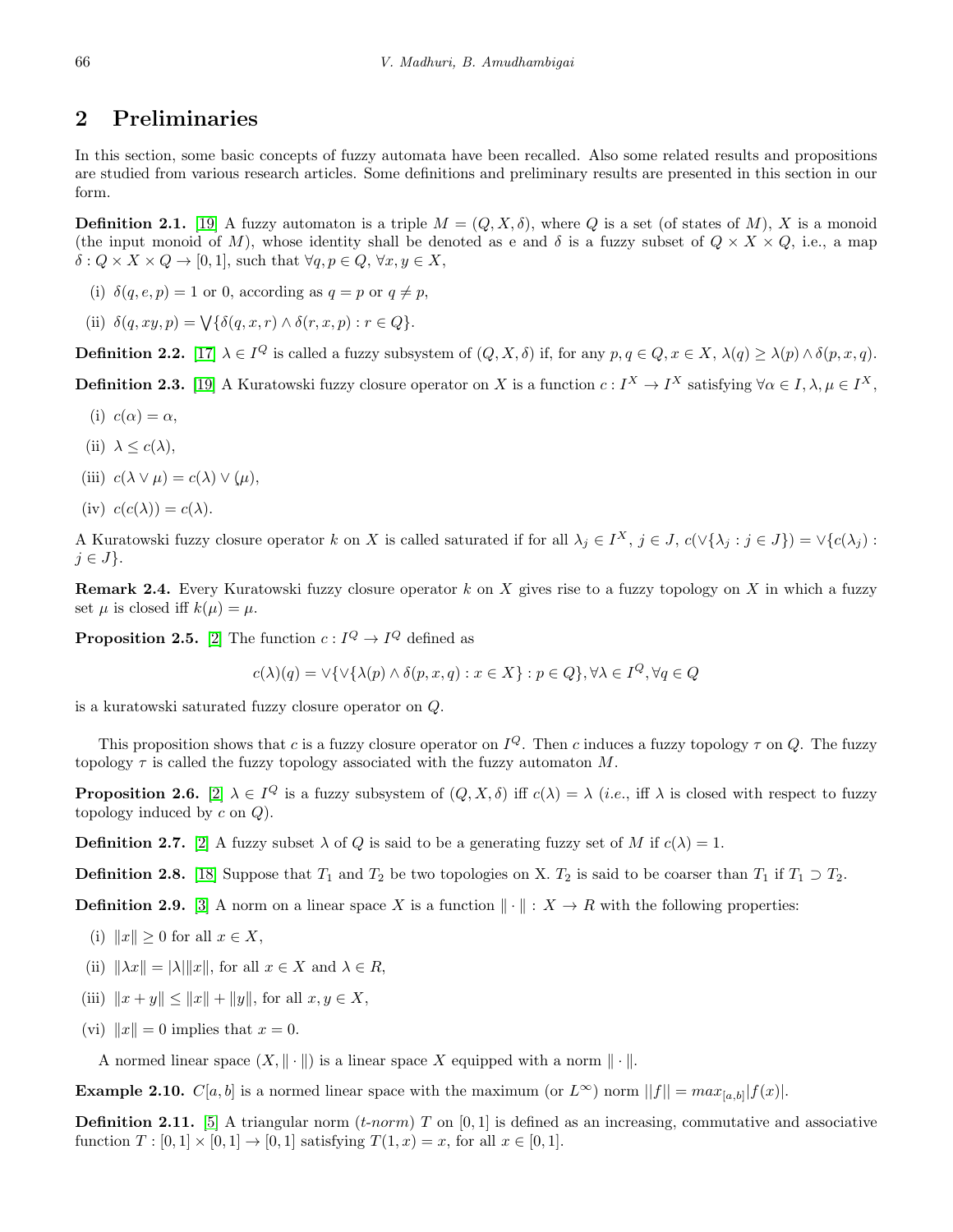### 3 Fuzzy automata normed linear structure spaces

Motivated by the work done by some fuzzy topologist [22], [23],[25] on general fuzzy automata, the notion of fuzzy automata normed linear structure space along with the concepts of fuzzy automata  $\alpha$ -open sphere and fuzzy automata  $\mathcal{N}$ -locally compact spaces are introduced. Some properties related with to fuzzy automata normed linear structure spaces and fuzzy automata  $\mathcal N$ -Hausdorff spaces are discussed. Throughout this paper,  $Q$  is a non-empty set of states of M. A fuzzy subset  $\lambda$  of Q is characterized by a membership function  $\lambda: Q \to I$ , where  $I = [0, 1]$ . The set of all fuzzy subsets of  $Q$  will be denoted by  $I^Q$ .

**Definition 3.1.** [\[11\]](#page-9-21) Let  $M = (Q, X, \delta)$  be a fuzzy automaton where Q is a set of states of M. For all  $\lambda \in I^Q$  and  $q \in Q$ ,  $c(\lambda)(q) = \bigvee_{p \in Q} \{ \bigvee_{x \in X} \{ \lambda(p) \wedge \delta(p, x, q) \} \}$  is a fuzzy closure operator on Q. Let  $\tau = \{ \lambda \in I^Q : c(1_Q - \lambda) = 1_Q - \lambda$ , where  $1<sub>Q</sub> - \lambda$  is the fuzzy automata complement of  $\lambda$  } be the collection of fuzzy sets which satisfies the following conditions:

- (i)  $0_Q, 1_Q \in \tau;$
- (ii) If  $\lambda_1, \lambda_2 \in \tau$ , then  $\lambda_1 \wedge \lambda_2 \in \tau$ ;
- (iii) If  $\lambda_i \in \tau$  for each  $i \in J$ , where J is an indexed set then  $\forall \lambda_i \in \tau$ .

Then the ordered pair  $(Q, \tau)$  is said to be a fuzzy automata structure space iff there exists a fuzzy automaton  $(Q, X, \delta)$  such that  $\tau$  is a fuzzy topology associated with  $(Q, X, \delta)$ . Moreover, the members of  $\tau$  are said to be the fuzzy automata open subsystems and their complements are said to be the fuzzy automata closed subsystems.

Notation Throughout this paper,  $0_Q$  takes the membership value  $\mu_{0_Q}(q) = 0$ , for all  $q \in Q$  and  $1_Q$  takes the membership value  $\mu_{1_Q}(q) = 1$ , for all  $q \in Q$ .

**Example 3.2.** Let  $M = (Q, X, \delta)$  be a fuzzy automaton, where the set of all states Q is given by  $Q = X = \{0, 1, 2, ...\}$ and  $\delta: Q \times X \times Q \rightarrow [0, 1]$  is given by

$$
\delta(q, 0, p) = \begin{cases} 1 & \text{if } q = p \\ 0 & \text{if } q \neq p \end{cases}
$$

with  $\delta(q, x_0, p) = 0.8, \delta(q, x_0, q) = 0.7, \delta(p, x_0, p) = 0.6$  and  $\delta(p, x_0, q) = 0.75$  for a fixed  $x_0 \in X$  such that  $x_0 \neq 0$  and for fixed  $p, q \in Q$ . For other  $p, q \in Q$  and  $x \in X$ . Let  $\delta(p, x, q) = 0, \lambda, \eta \in I^Q$  be defined as follows:  $\lambda(p) = 0.62, \lambda(q) = 0.5$ ,  $\eta(p) = 0.34, \eta(q) = 0.25$  and for other  $r \in Q$ ,  $\lambda(r) = 0$  and  $\eta(r) = 0$ . The Kuratowski saturated fuzzy closure operator  $c: I^Q \to I^Q$  on Q is defined as follows,

$$
c(\lambda)(q) = \bigvee_{p \in Q} \left\{ \bigvee_{x \in X} \{ \lambda(p) \wedge \delta(p, x, q) : x \in X \} : p \in Q \right\}
$$

for all  $\lambda \in I^Q$  and  $q \in Q$ . It is seen that  $c(\lambda) = \lambda$ ,  $c(\eta) = \eta$ ,  $c(0_Q) = 0_Q$  and  $c(1_Q) = 1_Q$ . Let  $\tau = \{0_Q, 1_Q, 1_Q - \lambda, 1_Q - \eta\}$ . Then clearly  $\tau$  is a fuzzy automata structure on Q and hence the ordered pair  $(Q, \tau)$  is a fuzzy automata structure space.

<span id="page-2-0"></span>**Definition 3.3.** Let  $M = (Q, X, \delta)$  be a fuzzy automaton. A fuzzy automata normed linear space is a 3-tuple  $(Q, N, T)$ where Q is non-empty set of states of M and also it is a linear space over the field  $\mathbb{F}, T$  is a t-norm and N is a fuzzy set on  $Q \times (0, \infty)$ , such that for all  $p, q \in Q$  and all  $s, t > 0$ , the following conditions holds:

- (i)  $N(p, t) > 0$ ,
- (ii)  $N(p, t) = 1$ , for all  $t > 0$  if and only if  $p = 0$ ,
- (iii) If  $\alpha \neq 0$ , then  $N(\alpha p, t) = N(p, \frac{t}{|\alpha|})$ ,  $\forall t, \alpha \in \mathbb{F}$ ,
- (iv)  $T(N(p,t), N(q,s)) \leq N(p+q, t+s), \forall t, s \in \mathbb{F}$ ,
- (v)  $N(p, \cdot)$  is a non-decreasing function of F and  $lim_{t\to\infty}N(p, t) = 1$ .
- (vi) Assume that for all  $p \neq 0, N(p, \cdot)$  is a continuous function on F and strictly increasing on the subset { t : 0 <  $N(p, t) < 1$  of F.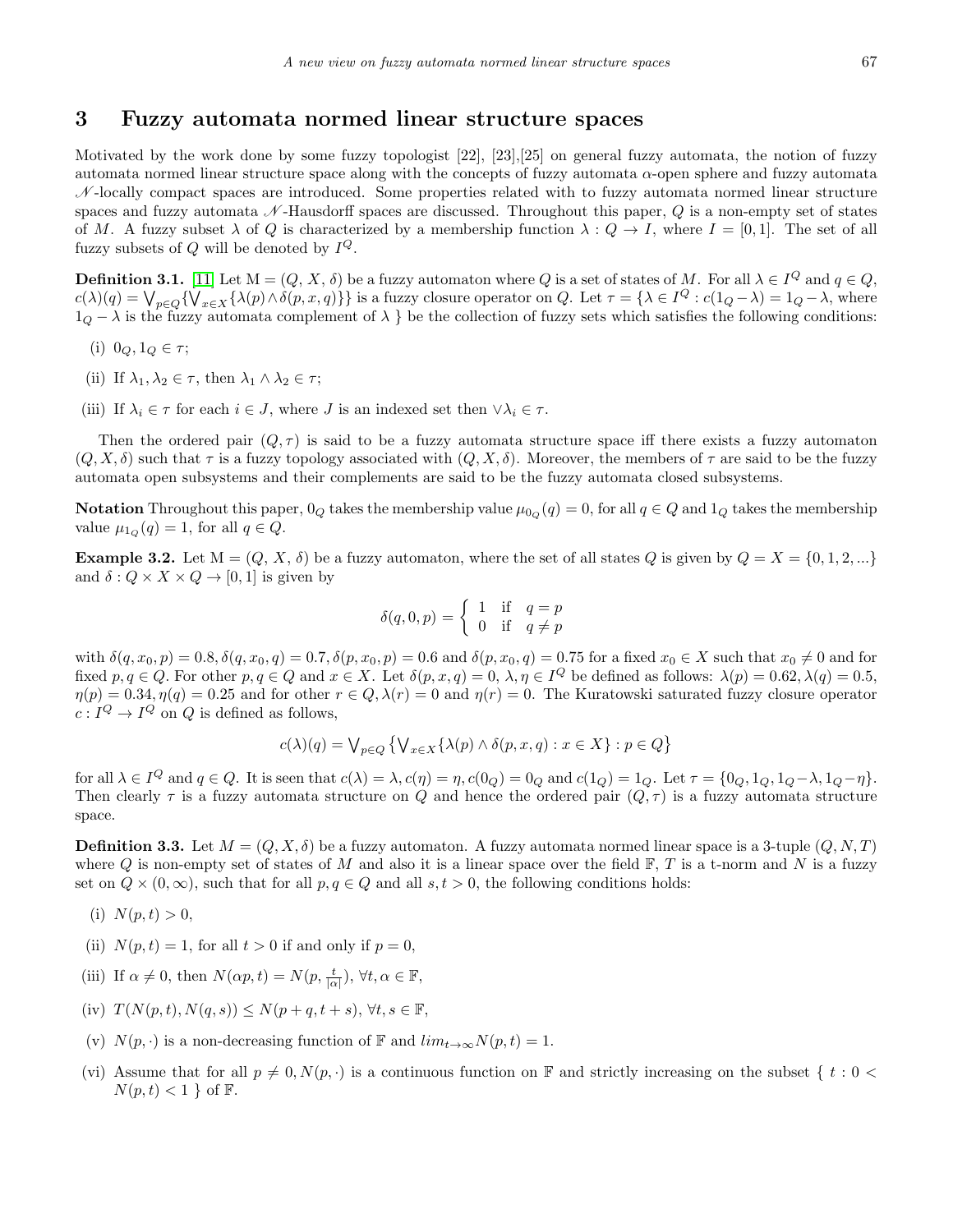**Example 3.4.** Let  $M = (Q, X, \delta)$  be a fuzzy automaton where  $Q = \mathbb{R}^2$  is a vector space over the field R. Let  $p = (p_1, p_2) \in \mathbb{R}^2$  and  $N : \mathbb{R}^2 \times (0, \infty) \to [0, 1]$  be defined by

$$
N(p,t) = \begin{cases} \frac{t^2}{(t+|p_1|) (t+|p_2|)}, & \text{for } t > 0\\ 0, & \text{for } t \le 0 \end{cases}
$$

and also the t-norm is defined as  $T(a, b) = ab$ . Then  $(\mathbb{R}^2, N, T)$  is a fuzzy automata normed linear space.

**Example 3.5.** Let  $M = (Q, X, \delta)$  be a fuzzy automaton where  $Q = \mathbb{C}$  is a vector space over the field  $\mathbb{R}$ . Let  $N:\mathbb{C}\times(0,\infty)\to[0,1]$  be defined by

$$
N(p,t) = \begin{cases} 1, & \text{for} \quad |p| < t \\ 0, & \text{for} \quad |p| \ge t \end{cases}
$$

and also the t-norm is defined as  $T(a, b) = min\{a, b\}$ . Then  $(\mathbb{C}, N, T)$  is a fuzzy automata normed linear space.

<span id="page-3-0"></span>**Definition 3.6.** Let  $(Q, N, T)$  be a fuzzy automata normed linear space and let  $p \in Q$ ,  $\alpha \in (0, 1)$  and  $\epsilon > 0$ . The fuzzy set  $\mu_{\alpha}(p, \epsilon)$  where  $\mu_{\alpha}: Q \times (0, \infty) \to I$ , be is defined over Q by

$$
\mu_{\alpha}(p,\epsilon)(q) = \begin{cases} 1 - \alpha, & N(p - q, \epsilon) > \alpha \\ 0, & \text{otherwise} \end{cases}
$$

is said to be a fuzzy automata  $\alpha$ -open sphere in  $Q$  if  $c(1_Q - \mu_\alpha(p, \epsilon)) = (1_Q - \mu_\alpha(p, \epsilon)).$ 

**Definition 3.7.** Any fuzzy set  $\mu \in I^Q$  is called fuzzy automata open subsystem if for  $\mu(p) > 0$  and  $c(1_Q - \mu) = (1_Q - \mu)$ , there exists  $\epsilon > 0$  such that  $\mu_{\alpha}(p, \epsilon) \leq \mu$ , for some  $\alpha \in (0, 1)$  and for all  $p \in Q$ .

**Definition 3.8.** Let Q be non-empty set of states of M. A fuzzy point  $q_\beta$  over Q has the membership function

$$
q_\beta(p) = \left\{ \begin{array}{ll} \beta, & \text{for} \quad q = p \\ 0, & \text{for} \quad q \neq p \end{array} \right.
$$

is also a fuzzy set, for all  $p \in Q$ , where  $0 \leq \beta \leq 1$ .  $q_{\beta}$  is said to have a support q and value  $\beta$ . If the fuzzy point  $q_{\beta}$ satisfies the conditions of fuzzy automata norm linear on  $Q$ , then it is said to be a fuzzy automata  $\mathcal N$ -point in  $Q$ . The collection of all fuzzy automata  $\mathcal N$ -points in Q is denoted by  $\mathcal F \mathcal N \mathcal P(Q)$ .

**Proposition 3.9.** Let  $M = (Q, X, \delta)$  be a fuzzy automaton and let Q be a non-empty set of states of M. Let  $(Q, N, T)$ be a fuzzy automata normed linear space. Then the family  $\tau_{N} = \{ \mu \in I^Q : \mu \text{ is fuzzy automata open subsystem } \}$  is a fuzzy automata normed linear structure on Q.

- *Proof.* (i) Clearly  $1_Q(p) = 1$ , for all  $p \in Q$ . Since  $\mu_\alpha(p, \epsilon) \leq 1$ , for all  $\epsilon > 0$ ,  $\alpha \in (0, 1)$  and  $c(1_Q 1_Q) = c(0_Q) =$  $0_Q = 1_Q - 1_Q$ . Hence  $1_Q \in \tau_N$ . Since  $0_Q(p) = 0$ , for all  $p \in Q$  and  $c(1_Q - 0_Q) = c(1_Q) = 1_Q = 1_Q - 0_Q$ . Thus  $0_Q \in \tau_{\mathcal{N}}$ .
- (ii) Let  $\mu_1, \mu_2 \in \tau_A$  and  $(\mu_1 \wedge \mu_2)(p) \ge 0$ . We have  $\mu_1(p) \ge 0$ ,  $c(1_Q \mu_1) = 1_Q \mu_1$  and  $\mu_2(p) \ge 0$ ,  $c(1_Q \mu_2) = 1_Q \mu_2$ . So there exist  $\alpha_1, \alpha_2 \in (0,1)$  and  $\epsilon_1, \epsilon_2 > 0$  such that  $\mu_{\alpha_1}(p, \epsilon_1) \leq \mu_1$  and  $\mu_{\alpha_2}(p, \epsilon_2) \leq \mu_2$ . Assume that  $\alpha = \max \{ \alpha_1, \alpha_2 \}$  and  $\epsilon = \min \{ \epsilon_1, \epsilon_2 \}$ . If  $N(p - q, \epsilon) > \alpha$ , then

$$
N(p-q, \epsilon_1) \ge N(p-q, \epsilon) > \alpha \ge \alpha_1
$$
  

$$
N(p-q, \epsilon_2) \ge N(p-q, \epsilon) > \alpha \ge \alpha_2.
$$

Since  $N(p-q,\epsilon) > \alpha$ , by Definition [3.6](#page-3-0)  $\mu_\alpha(p,\epsilon)(q) = 1 - \alpha$ . Since  $\alpha \geq \alpha_1$ ,  $\mu_\alpha(p,\epsilon)(q) = 1 - \alpha \leq 1 - \alpha_1 =$  $\mu_{\alpha_1}(p,\epsilon_1)(q)$  and since  $\alpha \ge \alpha_2$ ,  $\mu_{\alpha}(p,\epsilon)(q) = 1-\alpha \le 1-\alpha_2 = \mu_{\alpha_2}(p,\epsilon_2)(q)$  which implies that  $\mu_{\alpha}(p,\epsilon) \le \mu_{\alpha_1}(p,\epsilon_1)$ and  $\mu_{\alpha}(p,\epsilon) \leq \mu_{\alpha_2}(p,\epsilon_2)$ . Therefore,  $\mu_{\alpha}(p,\epsilon) \leq \mu_{\alpha_1}(p,\epsilon_1) \wedge \mu_{\alpha_2}(p,\epsilon_2) \leq \mu_1 \wedge \mu_2$ . Also  $c(1_Q - (\mu_1 \wedge \mu_2)) =$  $(1_Q - (\mu_1 \wedge \mu_2))$ . Hence  $(\mu_1 \wedge \mu_2) \in \tau_{\mathcal{N}}$ .

(iii) Let  $\{\mu_i\} \in \tau_{\mathcal{N}}$ , for  $i \in J$  and  $\bigvee_i \mu_i(p) \geq 0, i \in J$ . Then there exists  $i_0$  such that  $\mu_{i_0}(p) \geq 0$  and  $c(1_Q - \mu_{i_0}) =$  $1_Q - \mu_{i_0}$ . So there exist  $\epsilon > 0$  and  $\alpha \in (0,1)$  such that  $\mu_\alpha(p,\epsilon) \leq \mu_{i_0}$ . Therefore  $\mu_\alpha(p,\epsilon) \leq \bigvee_i \mu_i$  and  $c(1_Q - \bigvee_i \mu_i) = (1_Q - \bigvee_i \mu_i), i \in J$ . Hence  $\bigvee_i \mu_i \in \tau_{\mathcal{N}}$  where  $i \in J$ .

Hence  $(Q, \tau)$  is a fuzzy automata normed linear structure space. The members of  $\tau$  are called the fuzzy automata  $\mathcal N$ -open subsystem and the complement of fuzzy automata  $\mathcal N$ -open subsystem is called fuzzy automata  $\mathcal N$ -closed.  $\Box$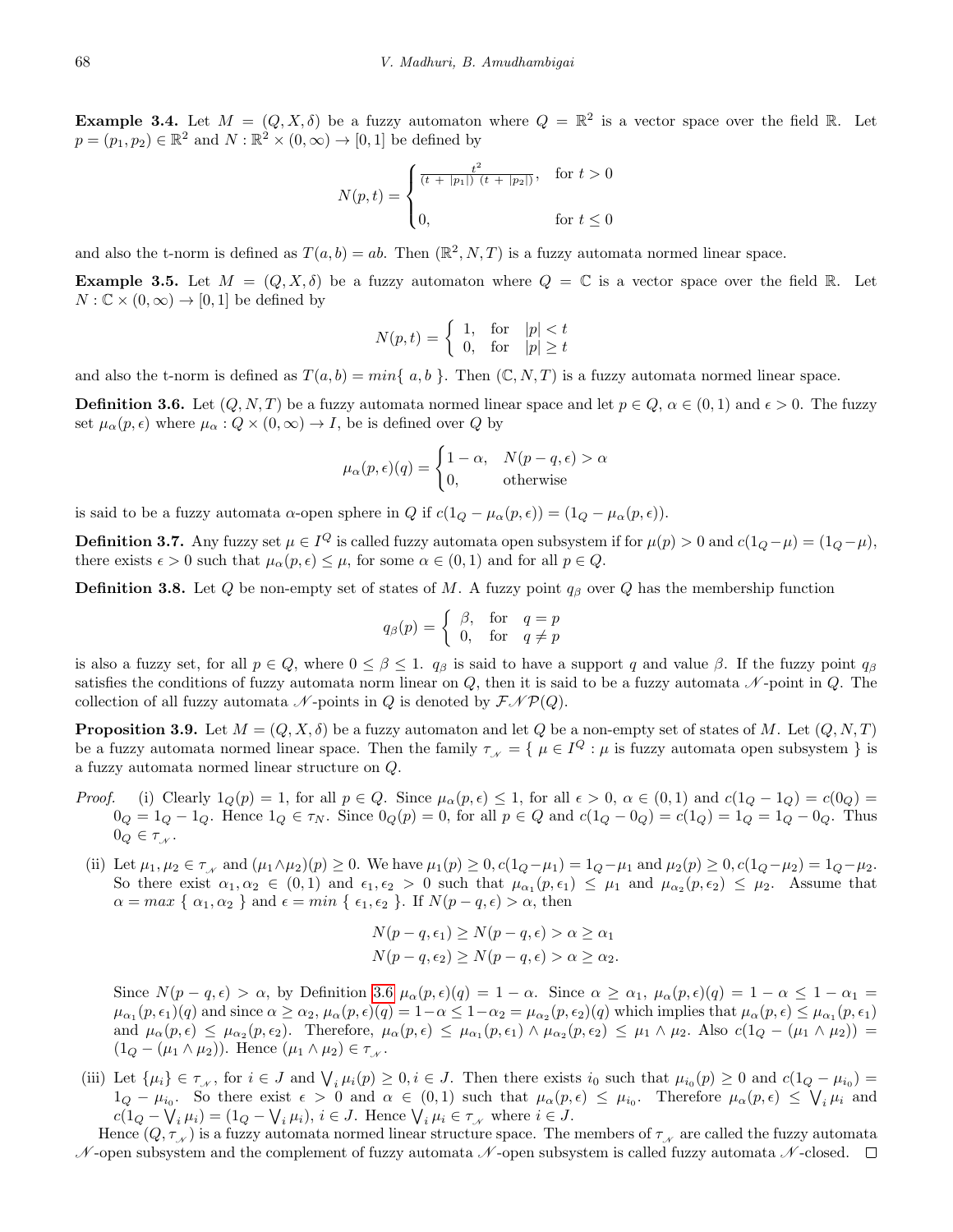**Definition 3.10.** Let  $(Q, \tau_{N})$  be a fuzzy automata normed linear structure space. Let  $\lambda \in I^Q$  be any fuzzy automata subsystem. Then the fuzzy automata N-interior of  $\lambda$  is denoted by  $\mathcal{F}Alnt_{\mathcal{N}}(\lambda)$  and it is defined as

 $\mathcal{F} \mathcal{A} \text{Int}_{\mathcal{N}}(\lambda) = \bigvee \{ \beta \in I^Q : \beta \leq \lambda \text{ and } \beta \text{ is a fuzzy automata } \mathcal{N} \text{-open subsystem } \}.$ 

**Definition 3.11.** Let  $(Q, \tau_{N})$  be a fuzzy automata normed linear structure space. Let  $\lambda \in I^Q$  be any fuzzy automata subsystem. Then the fuzzy automata  $\mathcal N$ -closure of  $\lambda$  is denoted by  $\mathcal{FACl}_{\mathcal N}(\lambda)$  and it is defined as

$$
\mathcal{F} \mathcal{A} Cl_{\mathcal{N}}(\lambda) = \bigwedge \{ \beta \in I^Q : \lambda \leq \beta \text{ and } \beta \text{ is a fuzzy automata } \mathcal{N}\text{-closed subsystem } \}.
$$

Note Throughout this paper, t-norm  $T$  is defined as

$$
T(a,b) = min \{ a,b \}.
$$
\n
$$
(1)
$$

**Proposition 3.12.** Let  $(Q, N, T)$  be a fuzzy automata normed linear space such that N satisfies (vi) of Definition [3.3.](#page-2-0) Then every fuzzy automata  $\alpha$ -open subsystem is a fuzzy automata N-open subsystem, for all  $\alpha \in (0,1)$ .

Proof. Let  $p, q, r \in Q, \epsilon > 0$  and  $\alpha \in (0, 1)$ . Suppose that  $\mu_{\alpha}(p, \epsilon)(q) > 0$  and  $c(1_Q - \mu_{\alpha}(p, \epsilon)) = 1_Q - \mu_{\alpha}(p, \epsilon)$ . Thus by Definition [3.6,](#page-3-0)  $N(p-q,\epsilon) > \alpha$ . Assume that  $0 < \alpha < \alpha_1 < N(p-q,\epsilon)$  for  $\alpha_1 \in (0,1)$ . By (vi) of Definition [3.3,](#page-2-0) there exists t where  $0 < t < \epsilon$  such that

$$
N(p-q,t) > \alpha_1 \tag{2}
$$

Let  $\delta = \epsilon - t > 0$  and  $\mu_{\alpha_1}(q, \delta)(r) > 0$ . Hence

$$
N(q-r,\delta) > \alpha_1 \tag{3}
$$

Thus

$$
N(p-r, \epsilon) = N((p-q) + (q-r), t + \delta)
$$
  
\n
$$
\geq T(N(p-q, t), N(q-r, \delta))
$$
 [By Definition 3.3 (iv)]  
\n
$$
\geq min \{ N(p-q, t), N(q-r, \delta) \}
$$
  
\n
$$
\geq min \{ \alpha_1, \alpha_1 \} [ \text{By Equation (2) and (3)} ]
$$
  
\n
$$
N(p-r, \epsilon) \geq \alpha_1
$$
  
\n
$$
\therefore N(p-r, \epsilon) \geq \alpha
$$

Further, by Definition [3.6,](#page-3-0)  $\mu_{\alpha}(p, \epsilon)(r) = 1 - \alpha$ . So  $\mu_{\alpha_1}(q, \delta)(r) = 1 - \alpha_1 \leq 1 - \alpha = \mu_{\alpha}(p, \epsilon)(r)$ . Therefore  $\mu_{\alpha_1}(q, \delta) \leq$  $\mu_{\alpha}(p,\epsilon)$ . Hence  $\mu_{\alpha}(p,\epsilon)$  is a fuzzy automata  $\mathcal N$ -open subsystem in  $(Q, \tau_{\mathcal N}).$ 

**Proposition 3.13.** Let  $(Q, N, T)$  be a fuzzy automata normed linear space. Then fuzzy automata  $\alpha$ -open sphere is a fuzzy convex set, for all  $\alpha \in (0,1)$ .

*Proof.* Let  $p \in Q$  and  $\alpha \in (0, 1)$ . Suppose that  $q, r \in Q$  and  $\xi \in [0, 1]$ . Thus

$$
N(p - (\xi q + (1 - \xi)r), \epsilon) \ge \min\{N(\xi(p - q), \xi \epsilon), N((1 - \xi)(p - r), (1 - \xi)\epsilon)\}
$$
  
=  $\min\{N(p - q, \epsilon), N((p - r), \epsilon)\}.$   
Hence  $\mu_{\alpha}(p, \epsilon)(\xi q + (1 - \xi)r) \ge \min\{\mu_{\alpha}(p, \epsilon)(q), \mu_{\alpha}(p, \epsilon)(r)\}.$ 

Thus  $\mu_{\alpha}(p, \epsilon)$  is a fuzzy convex set.

<span id="page-4-0"></span>**Definition 3.14.** A fuzzy automata normed linear structure space  $(Q, \tau_{N})$  is said to be fuzzy automata N-Hausdorff space if for any two fuzzy automata N-points  $p_\lambda$ ,  $q_\beta \in \mathcal{FNP}(Q)$  with  $p_\lambda \notin q_\beta$ , there exist fuzzy automata N-open subsystems  $\delta, \rho \in I^Q$  in  $(Q, \tau_{\mathcal{N}})$  such that  $p_{\lambda} \leq \delta, q_{\beta} \leq \rho$  and  $\delta \notin \rho$ .

**Proposition 3.15.** Let  $(Q, N, T)$  be a fuzzy automata normed linear space such that N satisfying (vi) of Definition [3.3.](#page-2-0) Then the fuzzy automata normed linear structure space  $(Q, \tau_{N})$  is fuzzy automata N-Hausdorff.

 $\Box$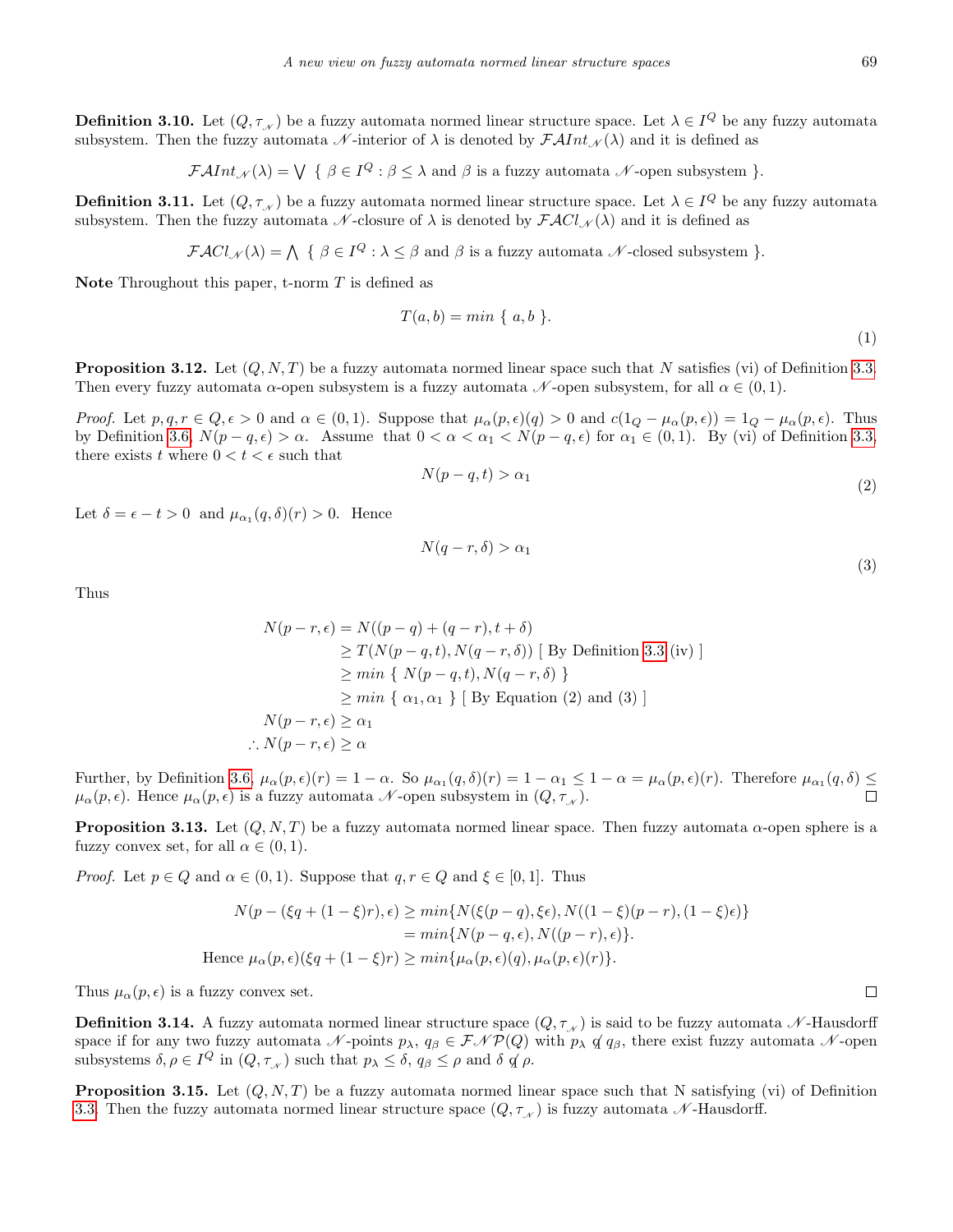*Proof.* Let  $p_{\lambda}, q_{\beta} \in \mathcal{FNP}(Q)$  with  $p \neq q$ . Then  $p - q \neq 0$ . Thus by (ii) of Definition [3.3,](#page-2-0) there exists a  $t_0 > 0$  such that  $N(p-q, t_0) < 1$ . So, for  $\alpha \in (0, 1)$ ,  $N(p-q, t_0) < \alpha$ . For  $r \in Q$ , let the fuzzy sets  $\delta, \rho \in I^Q$  be defined as follows:

$$
\delta(r) = \begin{cases} 1, & r = p \\ \mu_{\alpha}(p, \frac{t_0}{2})(r), & \text{otherwise} \end{cases} \text{ and } \rho(r) = \begin{cases} 1, & r = q \\ \mu_{\alpha}(q, \frac{t_0}{2})(r), & \text{otherwise} \end{cases}
$$

Clearly  $\delta$  and  $\rho$  are fuzzy automata N-open and  $p_{\lambda} \leq \delta, q_{\beta} \leq \rho$ . Now let us assume that  $\delta \neq \rho$ . Then there exist  $p_0 \in Q$  such that  $(\delta + \rho)(p_0) > 1 > 0$ . Hence  $[\mu_\alpha(p, t_0/2) + \mu_\alpha(q, t_0/2)](p_0) > 0$ .

This implies that  $\mu_{\alpha}(p, t_0/2)(p_0) > 0$  which implies  $N(p - p_0, t_0/2) > \alpha$  or  $\mu_{\alpha}(q, t_0/2)(p_0) > 0$  which implies  $N(q - p_0, t_0/2) > \alpha$ . Therefore

$$
N(p-q, t_0) = N(p - p_0 + p_0 - q, \frac{t_0}{2} + \frac{t_0}{2})
$$
  
\n
$$
\geq T(N(p - p_0, \frac{t_0}{2}), N(q - p_0, \frac{t_0}{2}))
$$
 [By Definition 3.3 (iv)]  
\n
$$
\geq min \{N(p - p_0, \frac{t_0}{2}), N(q - p_0, \frac{t_0}{2})\}
$$
 [By Equation (1)]  
\n
$$
\geq min \{\alpha, \alpha\}
$$
  
\n
$$
\geq \alpha
$$

Hence  $N(p-q, t_0) \ge \alpha$  which is a contradiction to the fact that  $N(p-q, t_0) < \alpha$ . Hence  $\delta \notin \rho$ . Therefore  $(Q, \tau_{\mathcal{N}})$ is a fuzzy automata  $\mathcal{N}$ -Hausdorff space.

**Definition 3.16.** Let  $(Q, \tau_{\mathcal{N}})$  and  $(R, \vartheta_{\mathcal{N}})$  be two fuzzy automata normed linear structure spaces. A function  $\varphi$ :  $(Q, \tau_{\mathcal{N}}) \to (R, \vartheta_{\mathcal{N}})$  is said to be fuzzy automata  $\mathcal{N}$ -continuous if for each fuzzy automata  $\mathcal{N}$ -open subsystem  $\mu \in I^R$ in  $(R, \vartheta_{\mathcal{N}}), \varphi^{-1}(\mu) \in I^Q$  is fuzzy automata  $\mathcal{N}$ -open in  $(Q, \tau_{\mathcal{N}})$ .

<span id="page-5-0"></span>**Proposition 3.17.** Let  $(Q, \tau_{\mathcal{N}})$  be a fuzzy automata normed linear structure space. Let  $\delta \in I^Q$  be a fuzzy set and  $p_{\lambda} \in \mathcal{F} \mathcal{N} \mathcal{P}(Q)$  be a fuzzy automata  $\mathcal{N}$ -point such that  $p_{\lambda} \leq \delta$ . Then  $\vee \{ p_{\lambda} : p_{\lambda} \leq \delta \} = \delta$ .

Proof. The proof is obvious.

**Proposition 3.18.** Let  $(Q, \tau_{\mathcal{N}})$  be a fuzzy automata normed linear structure space. A fuzzy set  $\mu \in I^Q$  is fuzzy automata N-open subsystem if and only if  $\forall p_{\lambda} \in \mathcal{FNP}(Q)$  and  $p_{\lambda} \leq \mu$ , there exists a fuzzy automata N-open subsystem  $\gamma \in I^Q$  such that  $p_\lambda \leq \gamma \leq \mu$ .

Proof. Let  $\mu \in I^Q$  be a fuzzy automata N-open subsystem. Let B denotes a base for  $\tau_{\mathcal{N}}$ . Then  $\mu = \vee_{i \in J} \gamma_i$  where  $\gamma_i \in \mathcal{B}, \forall i \in J$ . Let  $p_{\lambda} \leq \mu$ . Then  $p_{\lambda} \leq \vee_{i \in J} \gamma_i$  which implies  $p_{\lambda} \leq \gamma_i \leq \mu$ , for some  $i \in J$ .

Conversely, let  $p_{\lambda} \leq \mu$  and  $p_{\lambda} \in \mathcal{FNP}(Q)$ . Then there exists a fuzzy automata N-open subsystem  $\gamma \in I^Q$  such that  $p_{\lambda} \leq \gamma \leq \mu$ . Then taking arbitrary union, we get

$$
\forall_i \{p_\lambda : p_\lambda \le \mu\} \le \forall_i \gamma \le \mu, i \in J
$$
  

$$
\mu \le \forall_i \gamma \le \mu, i \in J, \{ \text{ by Proposition 3.17 } \}
$$
  

$$
\therefore \mu = \forall_i \gamma, i \in J.
$$

Since arbitrary union of fuzzy automata N-open subsystem is fuzzy automata N-open,  $\mu = \vee_i \gamma, i \in J$  is also fuzzy automata  $\mathcal N$ -open.  $\Box$ 

<span id="page-5-1"></span>**Definition 3.19.** Let  $(Q, \tau_{\scriptscriptstyle N})$  be a fuzzy automata normed linear structure space. Let  $P \subseteq Q$  and  $\chi_P$  be the characteristic function of P, then the collection  $\tau_{\mathcal{N}_{P}} = {\eta \mid_{P}} = \eta \wedge \chi_{P} : \eta \in \tau_{\mathcal{N}}$  is a fuzzy automata structure on P, let called the fuzzy automata normed linear substructure and the pair  $(P, \tau_{\mathcal{N}_P})$  is called a fuzzy automata normed linear substructure space of  $(Q, \tau_{\kappa})$ .

**Proposition 3.20.** Let  $(Q, \tau_{N})$  be a fuzzy automata normed linear structure space. Let  $(R, \tau_{N_R})$  be a fuzzy automata normed linear substructure space of  $(Q, \tau_{N})$ . If  $(Q, \tau_{N})$  is a fuzzy automata N-Hausdorff space, then fuzzy automata normed linear substructure space  $(R, \tau_{\mathcal{N}_R})$  is also a fuzzy automata  $\mathcal{N}$ -Hausdorff space.

$$
\qquad \qquad \Box
$$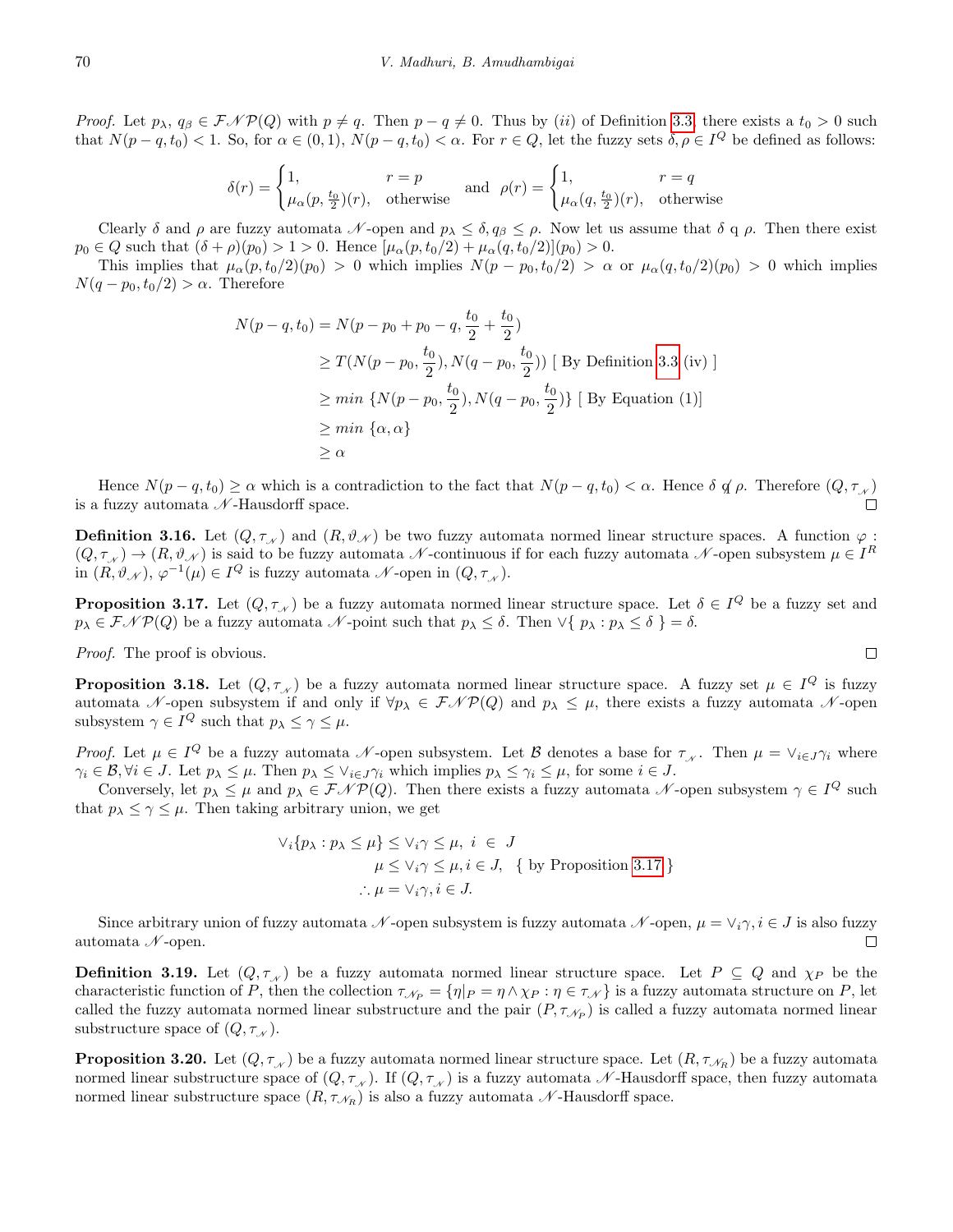*Proof.* Let  $(Q, \tau_{N})$  be a fuzzy automata N-Hausdorff space and  $(R, \tau_{N_R})$  be a fuzzy automata normed linear substructure space of  $(Q, \tau_{\chi})$ . Let  $p_{\lambda}, q_{\beta} \in \mathcal{FNP}(R)$  be any two fuzzy automata N-points in R such that  $p = q$  and  $p_{\lambda} q_{\beta}$ . Since  $(Q, \tau_{N})$  is a fuzzy automata N -Hausdorff space and  $p_{\lambda}, q_{\beta} \in \mathcal{FNP}(Q)$  is also a fuzzy automata N -points in Q, there exists a fuzzy automata  $\mathcal N$ -open subsystems  $\delta, \rho \in I^Q$  in  $(Q, \tau_{\mathcal N})$  such that  $p_\lambda \leq \delta, q_\beta \leq \rho$  and  $\delta \notin \rho$ . Further,  $p_{\lambda} \leq (\delta \wedge \chi_R), q_{\beta} \leq (\rho \wedge \chi_R)$  and  $(\delta \wedge \chi_R)$  of  $(\rho \wedge \chi_R)$ . By Definition [3.19,](#page-5-1)  $(\delta \wedge \chi_R)$  and  $(\rho \wedge \chi_R)$  are fuzzy automata  $\mathcal N$ -open subsystems in  $(R, \tau_{\mathcal N_R})$ . Hence  $(R, \tau_{\mathcal N_R})$  is a fuzzy automata  $\mathcal N$ -Hausdorff space.

**Definition 3.21.** Let  $(Q, \tau_{\mathcal{N}})$  be a fuzzy automata normed linear structure space. A family  $\{ \lambda_i \in I^Q : i \in J \text{ where } I \in I \}$ J is an indexed set  $\}$  of fuzzy automata N-open subsystems in  $(Q, \tau_{N})$  is called a fuzzy automata N-open cover of  $(Q, \tau_{\scriptscriptstyle \mathcal{N}})$  if  $\bigvee_{i \in J} \lambda_i = 1_Q$ .

**Definition 3.22.** A fuzzy automata normed linear structure space  $(Q, \tau_{N})$  is said to be a fuzzy automata N-compact space iff for every fuzzy automata  $\mathcal N$ -open cover of  $(Q, \tau_{\mathcal N})$ , there exists a finite subset  $J_0$  of  $J$  such that  $\bigvee_{i\in J_0}\lambda_i=1_Q$ .

**Definition 3.23.** Let  $(Q, \tau_{N})$  be a fuzzy automata normed linear structure space. A family  $\mathfrak{F} = \{ \lambda_i \in I^Q : i \in J \}$ where  $J$  is an indexed set} of fuzzy automata subsystems is a fuzzy automata cover of a fuzzy automata subsystem  $\mu \in I^Q$  iff  $\mu \leq \bigvee \{\lambda_i : \lambda_i \in \mathfrak{F}\}$ . It is a fuzzy automata  $\mathscr{N}$ -open cover iff each member of  $\mathfrak{F}$  is a fuzzy automata  $\mathscr{N}$ -open subsystem.

**Definition 3.24.** Let  $(Q, \tau_{\mathcal{N}})$  be a fuzzy automata normed linear structure space. A fuzzy automata subsystem  $\lambda \in I^Q$ is said to be fuzzy automata  $\mathscr N$ -compact in  $(Q, \tau_{\mathscr N})$  provided for every collection  $\{\beta_i \in I^Q : i \in J\}$  where  $J$  is an indexed set } of fuzzy automata N-open subsystems in  $(Q, \tau_{\kappa})$  such that  $\lambda \leq \vee \{\beta_i\}_{i \in J}$ , there exists a finite subset  $J_0$  of J such that  $\lambda \leq \vee \{\beta_i\}_{i \in J_0}$ .

<span id="page-6-2"></span>**Proposition 3.25.** Let  $(Q, \tau_{\scriptscriptstyle \mathcal{N}})$  be a fuzzy automata normed linear structure space and let  $\lambda \in I^Q$  be a fuzzy automata N-closed subsystem of  $(Q, \tau_{\mathcal{N}})$ . If  $(Q, \tau_{\mathcal{N}})$  is fuzzy automata N-compact, then  $\lambda$  is also fuzzy automata N-compact.

*Proof.* Let  $(Q, \tau_{N})$  be a fuzzy automata N-compact space. Let  $\lambda \in I^Q$  be a fuzzy automata N-closed subsystem. Let  $\mathcal{B} = {\mu_i \in I^Q : i \in J}$  be a collection of fuzzy automata  $\mathcal{N}$ -open subsystems of  $(Q, \tau_{\mathcal{N}})$  such that  $\lambda \leq \bigvee_{i \in J} {\mu_i} = 1_Q$ . Let  $\mathcal{B}' = {\mu_i}_{i \in J} \vee \{(1_Q - \lambda)\}\$ . Then  $\lambda \leq {\nu_i \in J\mu_i} \vee (1_Q - \lambda) \leq 1_Q$ . Since  $(Q, \tau_{N})$  is a fuzzy automata N-compact space, there exists a finite subset  $J_0$  of  $J$  such that  $\lambda \leq \{\vee_{i \in J_0}\mu_i\} \bigvee (1_Q - \lambda)\} \leq \vee_{i \in J_0}\mu_i \leq 1_Q$ . Hence  $\lambda$  is a fuzzy automata  $\mathcal N$ -compact.  $\Box$ 

<span id="page-6-0"></span>**Remark 3.26.** Let  $(Q, \tau_{\mathcal{N}})$  be fuzzy automata  $\mathcal{N}$ -Hausdorff space. Then every fuzzy automata  $\mathcal{N}$ -compact subsystem  $\sigma \in I^Q$  is fuzzy automata  $\mathcal N$ -closed subsystem.

<span id="page-6-1"></span>**Definition 3.27.** A fuzzy automata normed linear structure space  $(Q, \tau_{\mathcal{N}})$  is said to be fuzzy automata  $\mathcal{N}$ -locally compact if and only if for every fuzzy automata point  $p_\lambda \in \mathcal{FNP}(Q)$ , there exists a fuzzy automata N-open subsystem  $\mu \in I^Q$  in  $(Q, \tau_{\mathcal{N}})$  such that  $p_{\lambda} \leq \mu$  and  $\mu$  is fuzzy automata  $\mathcal{N}$ -compact.

<span id="page-6-3"></span>**Proposition 3.28.** Let  $(Q, \tau_{\mathcal{N}})$  be a fuzzy automata  $\mathcal{N}$ -Hausdorff space. Then the following statements are equivalent:

- (i)  $(Q, \tau_{\mathcal{N}})$  is fuzzy automata  $\mathcal{N}$ -locally compact;
- (ii) For each fuzzy automata point  $p_{\lambda} \in \mathcal{FNP}(Q)$ , there exists a fuzzy automata N-open subsystem  $\beta \in I^Q$  in  $(Q, \tau_{\mathcal{N}})$  such that  $p_{\lambda} \leq \beta$  and  $\mathcal{F}\mathcal{A}Cl_{\mathcal{N}}(\beta)$  is a fuzzy automata  $\mathcal{N}$ -compact.

*Proof.* (i)⇒(ii)

Since  $(Q, \tau_{\kappa})$  is a fuzzy automata N-locally compact, for each fuzzy automata point  $p_{\lambda} \in \mathcal{FMP}(Q)$ , there exists a fuzzy automata N-open subsystem  $\beta \in I^Q$  in  $(Q, \tau_{\mathcal{N}})$  such that  $p_{\lambda} \leq \beta$  and  $\beta$  is a fuzzy automata N-compact. Since  $(Q, \tau_{N})$  is a fuzzy automata N -Hausdorff, by Remark [3.26,](#page-6-0) β is a fuzzy automata N -closed. Thus  $\beta = \mathcal{F}ACl_{N}(\beta)$ . Hence  $p_{\lambda} \leq \beta = \mathcal{F} \mathcal{A} Cl_{\mathcal{N}}(\beta)$  and  $\mathcal{F} \mathcal{A} Cl_{\mathcal{N}}(\beta)$  is a fuzzy automata  $\mathcal{N}$ -compact.

 $(ii) \Rightarrow (i)$ 

Suppose that  $p_{\lambda} \in \mathcal{FNP}(Q)$  and there exists a fuzzy automata  $\mathcal{N}$ -open subsystem  $\beta \in I^Q$  in  $(Q, \tau_{\mathcal{N}})$  such that  $p_{\lambda} \leq \beta$ . Given that  $\mathcal{F}ACl_{\mathcal{N}}(\beta)$  is a fuzzy automata  $\mathcal{N}$ -compact. Since  $\beta \leq \mathcal{F}ACl_{\mathcal{N}}(\beta)$ ,  $\beta$  is a fuzzy automata N -compact. Hence  $p_\lambda \leq \beta$  and  $\beta$  is a fuzzy automata N -compact. Therefore  $(Q, \tau_{\mathcal{N}})$  is a fuzzy automata N -locally compact.  $\Box$ 

**Proposition 3.29.** Let  $(Q, \tau_{\kappa})$  be a fuzzy automata N -Hausdorff space. Then  $(Q, \tau_{\kappa})$  is a fuzzy automata N -locally compact at  $p_\lambda \in \mathcal{FNP}(Q)$  if and only if for every fuzzy automata N-open subsystem  $\beta \in I^Q$  such that  $p_\lambda \leq \beta$ , there exists a fuzzy automata N-open subsystem  $\rho \in I^Q$  such that  $p_\lambda \leq \rho$ ,  $\mathcal{FACl}_{\mathcal{N}}(\rho)$  is fuzzy automata N-compact and  $\mathcal{F}ACl_{\mathcal{N}}(\rho) \leq \beta.$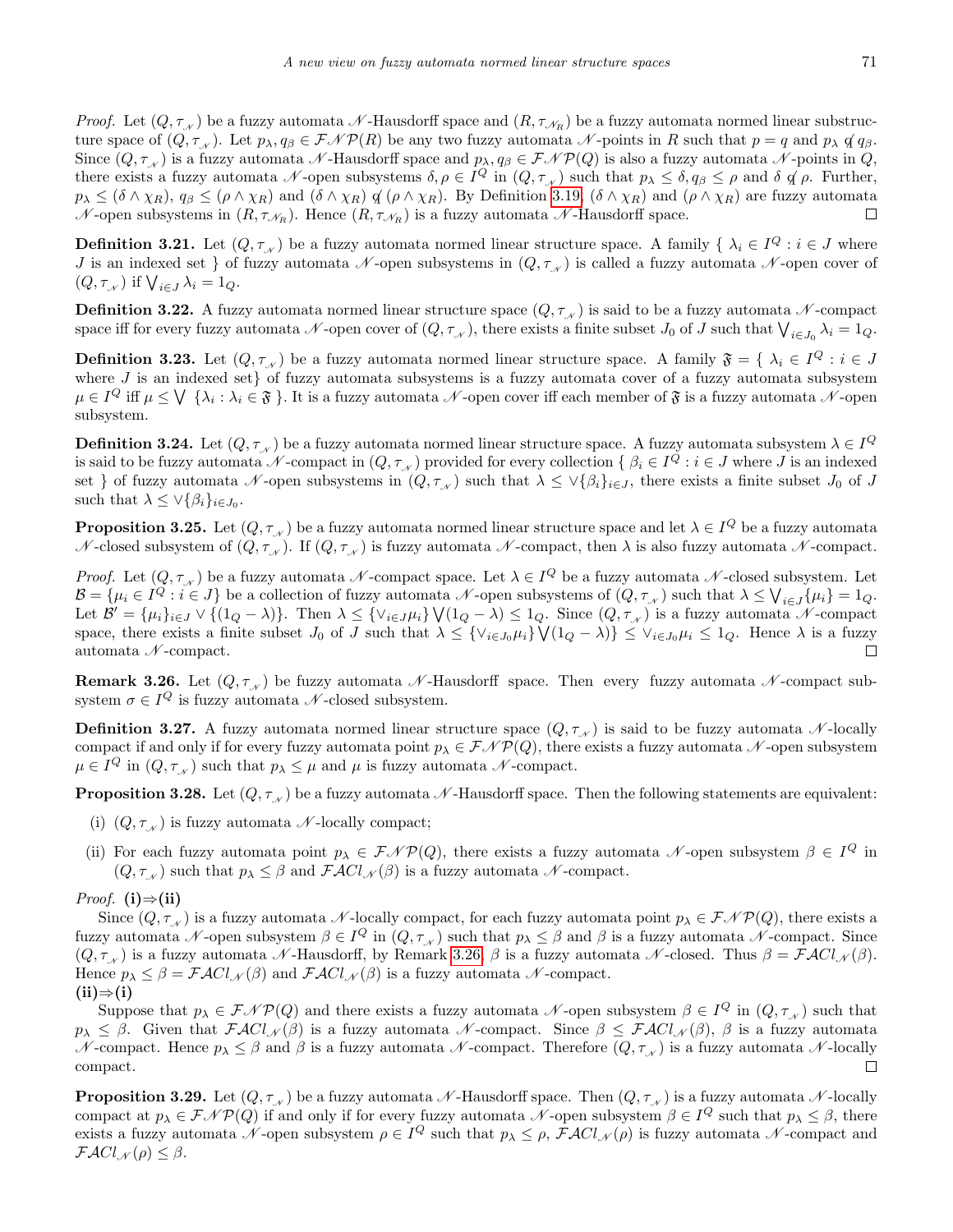*Proof.* Let us assume that  $(Q, \tau_{\mathcal{N}})$  is a fuzzy automata N-locally compact at  $p_{\lambda} \in \mathcal{FMP}(Q)$ . By Definition [3.27,](#page-6-1) there exists a fuzzy automata N-open subsystem  $\beta \in I^Q$  such that  $p_\lambda \leq \beta$  and  $\beta$  is a fuzzy automata N-compact. Since  $(Q, \tau_{\kappa})$  is a fuzzy automata N -Hausdorff space, by Remark [3.26,](#page-6-0) β is fuzzy automata N -closed. Thus  $\beta = \mathcal{F}ACl_{\mathcal{N}}(\beta)$ . Consider a fuzzy automata point  $q_\delta \in \mathcal{FNP}(Q)$  such that  $q_\delta \leq (1_Q - \beta)$ . Since  $(Q, \tau_{\mathcal{N}})$  is a fuzzy automata N-Hausdorff space, by Definition [3.14,](#page-4-0) there exist a fuzzy automata  $\mathscr N$ -open subsystems  $\rho \in I^Q$  and  $\sigma \in I^Q$  such that  $p_{\lambda} \leq \rho$  and  $q_{\delta} \leq \sigma$  and  $\rho \notin \sigma$ . Let  $\delta = \rho \wedge \beta$ . Hence  $\delta \leq \beta$  implies  $\mathcal{F}\mathcal{A}Cl_{\mathcal{N}}(\delta) \leq \mathcal{F}\mathcal{A}Cl_{\mathcal{N}}(\beta) = \beta$ . Since  $\mathcal{F}\mathcal{A}Cl_{\mathcal{N}}(\delta)$  is fuzzy automata N-closed and β is a fuzzy automata N-compact, by Proposition [3.25,](#page-6-2) it follows that  $\mathcal{F}\mathcal{A}Cl_{\mathcal{N}}(\delta)$  is a fuzzy automata N-compact. Thus  $p_{\lambda} \leq \mathcal{FACl}_{\mathcal{N}}(\delta) \leq \beta$  and  $\mathcal{FACl}_{\mathcal{N}}(\beta)$  is a fuzzy automata N-compact.  $\Box$ 

The converse follows from Proposition [3.28](#page-6-3) (ii).

**Proposition 3.30.** Let  $(Q, \tau_{N})$  and  $(R, \varphi_{N})$  be any two fuzzy automata normed linear structure spaces. Let  $\psi, \omega$ :  $(R, \varphi_N) \to (Q, \tau_N)$  be any two fuzzy automata N-continuous functions and also let  $(\psi, \omega) : (R, \varphi_N) \to (Q \times Q, \tau_N \times \tau_N)$ be a function. If  $\alpha_{\Delta} \in I^{Q \times Q}$  is a fuzzy automata  $\mathscr N$ -closed in  $(Q \times Q, \tau_{\mathscr N} \times \tau_{\mathscr N})$  where  $\alpha_{\Delta}$  is given by

$$
\alpha_{\Delta} = \begin{cases} \chi_{\Delta}, & \text{if } p = q \\ \\ 0_{Q \times Q}, & \text{if } p \neq q \end{cases}
$$

and  $\Delta = \{(x, x) \in Q \times Q\}$ , then  $(\psi, \omega)^{-1}(\alpha_{\Delta})$  is also a fuzzy automata  $\mathcal{N}$ -closed in  $(R, \varphi_N)$ .

Proof. Let  $\psi, \omega : (R, \varphi, \chi) \to (Q, \tau, \chi)$  be any two fuzzy automata N-continuous functions. Consider the function  $(\psi, \omega) : (R, \varphi_{\mathcal{N}}) \to (Q \times Q, \tau_{\mathcal{N}} \times \tau_{\mathcal{N}}),$  defined by

$$
(\psi, \omega)(p) = (\psi(p), \omega(p))
$$
 (for every  $p \in R$ ).

To prove this function is fuzzy automata  $\mathcal N$ -continuous. It is sufficient to show that the inverse image of each fuzzy automata N-open subsystem in  $(Q \times Q, \tau_N \times \tau_N)$  is fuzzy automata N-open in  $(R, \varphi_N)$ . Let us take fuzzy automata N-open subsystem  $\delta \times \rho \in I^{Q \times Q}$  in  $(Q \times Q, \tau_N \times \tau_{N})$  where  $\delta, \rho \in I^Q$  are fuzzy automata N-open subsystems in  $(Q, \tau_{\mathcal{N}})$ . Then for every  $p \in R$ 

$$
((\psi, \omega)^{-1}(\delta \times \rho))(p) = (\delta \times \rho)(\psi, \omega)(p) = (\delta \times \rho)(\psi(p), \omega(p)) = \min{\{\delta(\psi(p)), \rho(\omega(p))\}}
$$
  
= 
$$
\min{\{\psi^{-1}(\delta(p)), \omega^{-1}(\rho(p))\}} = (\psi^{-1}(\delta) \wedge \omega^{-1}(\rho))(p).
$$

Therefore,  $(\psi, \omega)^{-1} (\delta \times \rho) = \psi^{-1}(\delta) \wedge \omega^{-1}(\rho)$ .

Using fuzzy automata N-continuity of  $\psi$  and  $\omega$ , we find that  $\psi^{-1}(\delta)$  and  $\omega^{-1}(\rho)$  are fuzzy automata N-open in  $(R, \varphi_N)$ . Therefore,  $\psi^{-1}(\delta) \wedge \omega^{-1}(\rho)$  is fuzzy automata N-open in  $(R, \varphi_N)$ . Hence  $(\psi, \omega)$  is fuzzy automata  $N$ -continuous.

Given that  $\alpha_{\Delta}$  is a fuzzy automata N-closed subsystem in  $(Q \times Q, \tau_{N} \times \tau_{N})$ . Since  $(\psi, \omega)$  is fuzzy automata  $\mathcal N$ -continuous,  $\mu = (\psi, \omega)^{-1} \alpha_{\Delta}$  is fuzzy automata  $\mathcal N$ -closed in  $(R, \varphi_{\mathcal N})$ .  $\Box$ 

<span id="page-7-0"></span>**Remark 3.31.** Let  $(Q, \tau_{\mathcal{N}})$  be a fuzzy automata normed linear structure space. If  $(Q, \tau_{\mathcal{N}})$  is fuzzy automata  $\mathcal{N}$ -Hausdorff, then  $\alpha_{\Delta} \in I^{X \times X}$  is fuzzy automata N-closed in  $(Q \times Q, \tau_{\mathcal{N}} \times \tau_{\mathcal{N}})$ .

**Proposition 3.32.** Let  $(Q, \tau_{N})$  and  $(R, \nu_{N})$  be any two fuzzy automata normed linear structure spaces and let  $\psi, \varphi : (Q, \tau_{\mathcal{N}}) \to (R, \nu_{\mathcal{N}})$  be any two fuzzy automata N-continuous functions. If  $(R, \nu_{\mathcal{N}})$  is fuzzy automata N-Hausdorff, then the fuzzy automata subsystem  $\delta \in I^Q$  defined as:

$$
\delta(p) = \begin{cases} 1_Q, & \text{if } p \in \mathfrak{B} \\ 0_Q, & \text{otherwise} \end{cases}
$$

where  $\mathfrak{B} = \{ p \in Q : \psi(p) = \varphi(p) \}$ , is fuzzy automata N-closed.

Proof. Let  $\psi : (Q, \tau_{\mathcal{N}}) \to (R, \nu_{\mathcal{N}})$  and  $\varphi : (Q, \tau_{\mathcal{N}}) \to (R, \nu_{\mathcal{N}})$  be any two fuzzy automata  $\mathcal{N}$ -continuous functions. Let us define a function  $(\psi, \varphi) : (Q, \tau_{\mathcal{N}}) \to (R \times R, \nu_{\mathcal{N}} \times \nu_{\mathcal{N}})$ , which is given by  $(\psi, \varphi)(p) = (\psi(p), \varphi(p)), \forall p \in Q$ .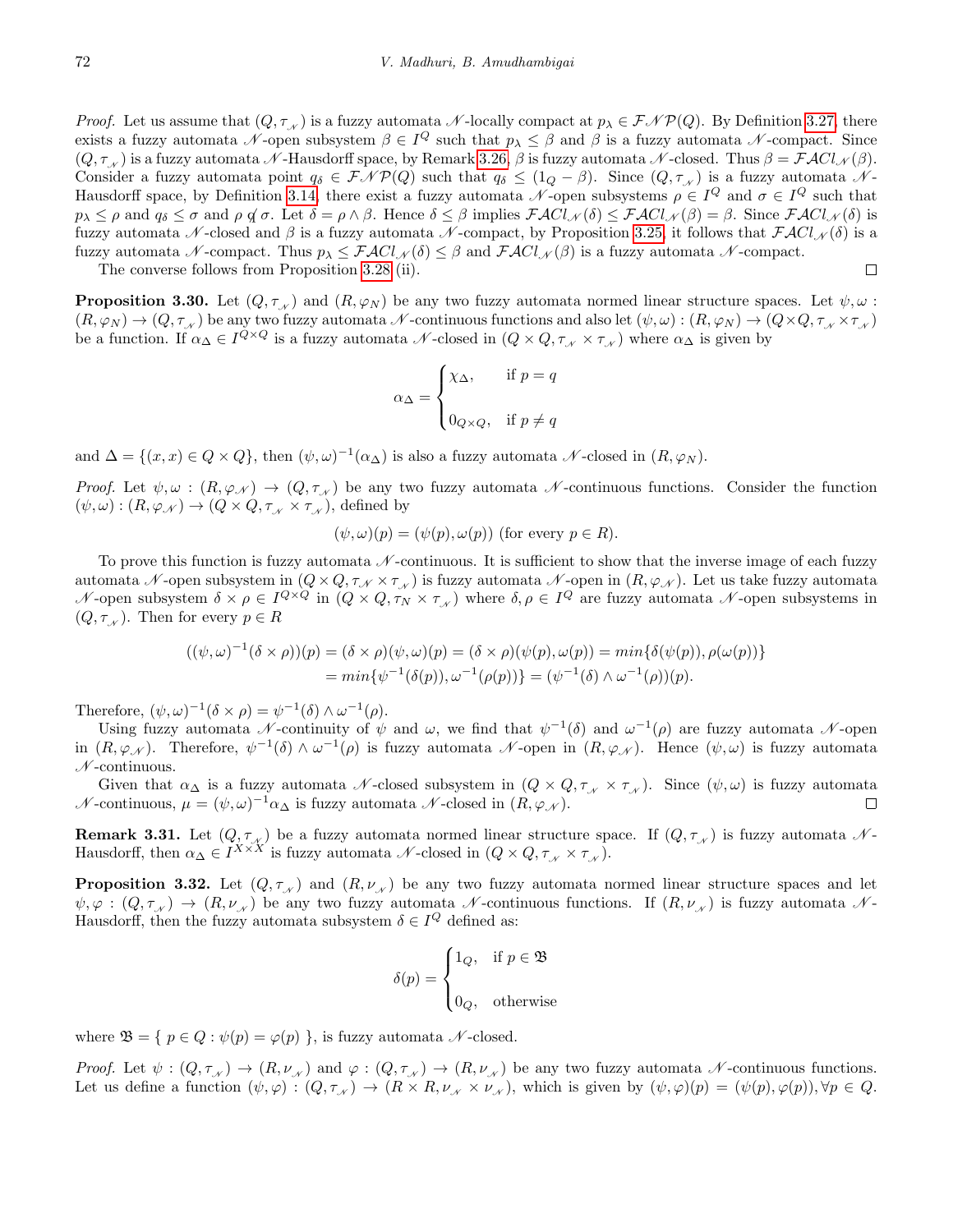Now to prove  $(\psi, \varphi)$  is a fuzzy automata N-continuous function, let us consider a fuzzy automata N-open subsystem  $\alpha \times \beta \in I^{R \times R}$  in  $(R \times R, \nu_{\mathcal{N}} \times \nu_{\mathcal{N}})$ . Then,

$$
(\psi, \varphi)^{-1}(\alpha \times \beta)(p) = (\alpha \times \beta)((\psi, \varphi)(p)), \forall p \in Q
$$
  
=  $(\alpha \times \beta)(\psi(p), \varphi(p)) \forall p \in Q$   
=  $\min{\{\alpha(\psi(p)), \beta(\varphi(p))\}} \forall p \in Q$   
=  $(\psi^{-1}(\alpha) \wedge \varphi^{-1}(\beta))(p), \forall p \in Q$ 

Since  $\psi$  and  $\varphi$  are two fuzzy automata  $\mathcal N$ -continuous functions from  $(Q, \tau_{\mathcal N})$  to  $(R, \nu_{\mathcal N}), \psi^{-1}(\alpha) \in \tau_{\mathcal N}$  and  $\varphi^{-1}(\beta) \in$  $\tau_{\scriptscriptstyle \mathcal{N}}$  are fuzzy automata  $\mathcal{N}$ -open subsystems in  $(Q, \tau_{\scriptscriptstyle \mathcal{N}})$ . Thus  $[\psi^{-1}(\alpha) \wedge \varphi^{-1}(\beta)] \in \tau_{\scriptscriptstyle \mathcal{N}}$ . Therefore  $(\psi, \varphi)$  is a fuzzy automata  $\mathcal N$ -continuous function.

Since  $(R, \nu_{\kappa})$  is a fuzzy automata N -Hausdorff, by Remark [3.31,](#page-7-0)  $\alpha_{\Delta}$  is a fuzzy automata N -closed in  $(R \times R, \nu_{\kappa} \times R)$  $\nu_{\mathscr{N}}$ ). Thus  $(\psi,\varphi)^{-1}\alpha_{\Delta}$  is fuzzy automata  $\mathscr{N}$ -closed in  $(Q,\tau_{\mathscr{N}})$  since  $(\psi,\varphi)$  is a fuzzy automata  $\mathscr{N}$ -continuous. Hence it is enough to prove that  $(\psi, \varphi)^{-1} \alpha_{\Delta} = \delta$ . Let

$$
(\psi, \varphi)^{-1} \alpha_{\Delta}(p) = \alpha_{\Delta}((\psi, \varphi)(p)), \ \forall \ p \ \in \ Q
$$

$$
= \begin{cases} 1, & \text{if } \psi(p) = \varphi(p) \\ 0, & \text{otherwise} \end{cases}
$$

$$
= \delta(p), \forall p \in Q
$$

Therefore,  $\delta$  is a fuzzy automata  $\mathcal N$ -closed subsystem in  $(Q, \tau)$ .

**Proposition 3.33.** Let  $(Q, \tau_{N})$  and  $(R, \varphi_{N})$  be any two fuzzy automata normed linear structure spaces. Let  $\phi$ :  $(R, \varphi_N) \to (Q, \tau_N)$  be any fuzzy automata N-continuous function and let  $\nu : (R, \varphi_N) \to (Q \times Q, \tau_N \times \tau_N)$  be a function. Then the graph  $\nu$  of  $\phi$  defined by  $\nu(q) = (q, \phi(q))$ , for each  $q \in R$ , is a fuzzy set in  $(R \times Q, \varphi_N \times \tau_N)$ .

Proof. Let  $\phi: (R, \varphi_{\mathcal{N}}) \to (Q, \tau_{\mathcal{N}})$  be a fuzzy automata  $\mathcal{N}$ -continuous function. Let  $\psi_Q: (R \times Q, \varphi_{\mathcal{N}} \times \tau_{\mathcal{N}}) \to (Q, \tau_{\mathcal{N}})$ defined by  $\psi_Q(q,p) = p$  where  $p \in Q$  and  $q \in R$  and let  $\psi_R : (R \times Q, \varphi_N \times \tau_{N}) \to (R, \varphi_N)$  defined by  $\psi_R(q,p) = q$ where  $p \in Q$  and  $q \in R$ . Let  $\psi_Q$  and  $\psi_R$  be two fuzzy automata N-continuous functions. Let  $\psi_Q = \vartheta$  and  $\phi \circ \psi_R = \varpi$ . Since  $\psi_Q, \psi_R, \phi$  are fuzzy automata N-continuous functions,  $\varpi$  is also fuzzy automata N-continuous function. Thus

$$
\{(q,p) \in R \times Q : \vartheta(q,p) = \varpi(q,p), q \in R, p \in Q\} = \{(q,p) \in R \times Q : \psi_Q(q,p) = \phi \circ \psi_R(q,p)\}
$$
  
= 
$$
\{(q,p) \in R \times Q : \psi_Q(q,p) = \phi(\psi_R(q,p))\} = \{(q,p) \in R \times Q : p = \phi(q)\}
$$
  
= 
$$
\{(q,\phi(q) \in R \times Q : q \in R\}.
$$

Hence,  $\Lambda = \{ (q, \phi(q) \in R \times Q : q \in R \}$ . Also,

$$
\beta_{\Lambda} = \begin{cases} \chi_{\Lambda}, & \text{if } p = q \\ 0_{R \times Q}, & \text{if } p \neq q. \end{cases}
$$

Therefore,  $\beta_{\Lambda} \in I^{R \times Q}$  is a fuzzy set in  $(R \times Q, \varphi_{\mathscr{N}} \times \tau_{\mathscr{N}})$ .

#### 4 Conclusions

The concepts of fuzzy automata  $\alpha$ -open sphere and fuzzy automata  $\mathcal N$ -open subsystem in fuzzy automata normed linear structure spaces are introduced and studied. Also in this connection the concepts of fuzzy automata  $\mathcal{N}$ -Hausdorff spaces and fuzzy automata  $\mathcal N$ -locally compact spaces are established and their properties are discussed. Also several basic results have been proved.

#### Acknowledgement

The authors are grateful to the referees for their valuable suggestions in rewriting the paper in the present form. The authors are also thankful to the Editors of the journal ( IJFS ) for their valuable comments which helped us to revise the paper.

 $\Box$ 

 $\Box$